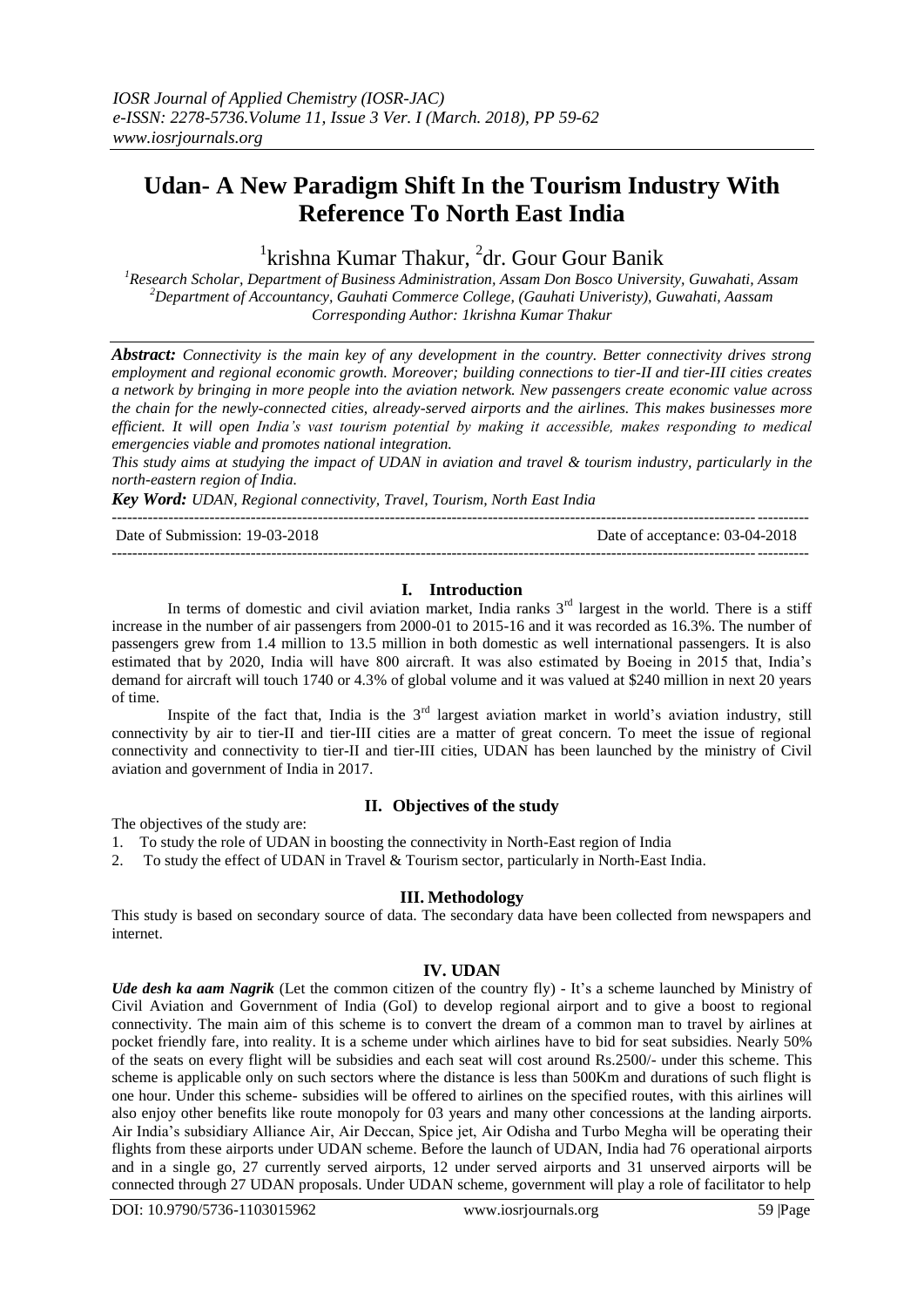the industry in order to fulfil the dream to fly by common public. UDAN will boost regional connectivity and it will strengthen the overall aviation market in India at a modest market discovered price. Passengers will get benefited from enhanced air services on the other hand airlines will get more traffic on their metro routes. This scheme will help India to achieve faster economic growth. This scheme also aims at economic growth, strong connectivity which will also play a significant role in national integration.

## **Objectives of UDAN**

- a) Flourishing of regional aviation market and integrating them with the overall aviation network.
- b) As it is apparent from the name, it aims at providing cheap fares so that even common masses can avail benefits of flights.
- c) Aims at promoting tourism to areas hitherto less explored due to less connectivity.

## **Provisions under UDAN:**

- a) Rs 2,500 will the caped price for one hour flights with subsidies seat min 9 and max 40.
- b) The scheme is supposed to be operational for a period of 10 years. Under this scheme 50 airports to be upgraded.

## **Impact on Stakeholders-**

- a) New routes and more passengers for current airlines, while there is a vast opportunity of new, scalable business for start-up airlines. It seems to be a win-win situation for every stake holders.
- b) Opportunity of new business expansion for Airport operators as would be for original equipment manufacturers. Thus it will give a boost to our manufacturing sector as well as make in India policy.
- c) Regional connectivity will improve the market expansion and cheap fare for passengers which will also play a vital role in tourism sector.
- d) Landing and Parking charge and Terminal Navigation charges will not be levied by the airport operators.
- e) A charge of 2% cess will by charged by government from the passengers flying on profitable routes so it will affect people flying on regular routes.

#### **Issues:**

- a) Poor infrastructure is the main area of concern for the success of the scheme. The area which needs to be addressed is operationality of airports in far furlong areas and availability of bays at the private airports in the metro cities.
- b) The second most concern issue is huge shortage of pilots.
- c) Lack of favourable rules and still long pending reforms in The Directorate General of Civil Aviation.
- **d)** The rules and regulations practised by Airport Authority of India.

#### **Tourism and UDAN:**

India is country where tourism was not given due weightage in past policies. With the changing global scenario, tourism has increased as one of the most vital area with abundant opportunities and thus in recent time; it has also attracted attention of the policy makers from India. Thousands of foreign tourists visit every year to Agra and Jaipur. However, due to unavailability of direct air connection between these two cities, one has to come back to Delhi and then move to another city which makes it inconvenient for the tourist. The same situation is also there with other tourist destinations. There are some of the vital tourist destinations which will now be connected under UDAN scheme and these are Agra, Shimla, Puducherry, Jaisalmer, Porbandar, 7Diu, Gwalior, Kullu, Pantnagar, Shillong and Mysore.

The latest scheme namely Udan, will surely give a boost to both domestic and inbound tourism, which in turn will definitely act as a catalyst for business and leisure travel. This project will help a lot to tier-II towns to offer affordable flight tickets to the common man.

#### **Northeast and Connectivity:**

The most concerned issue for the Northeast is connectivity and due to this issue the economic development has become stagnant. The Northeast region often suffers from poor connectivity within the region and to the rest of India. Though better rail and road networks are necessary for the transportation, the air connectivity is of much more importance in this hilly terrain. Beside the demands of development of the local economy, particularly in the tourism sector, air travel is of vital importance. Air travel is also necessary for this part of the people as this region falls in an active seismic zone. This region is also highly prone to natural disasters, and in the event of such natural calamities, road and rail networks cannot stand for long.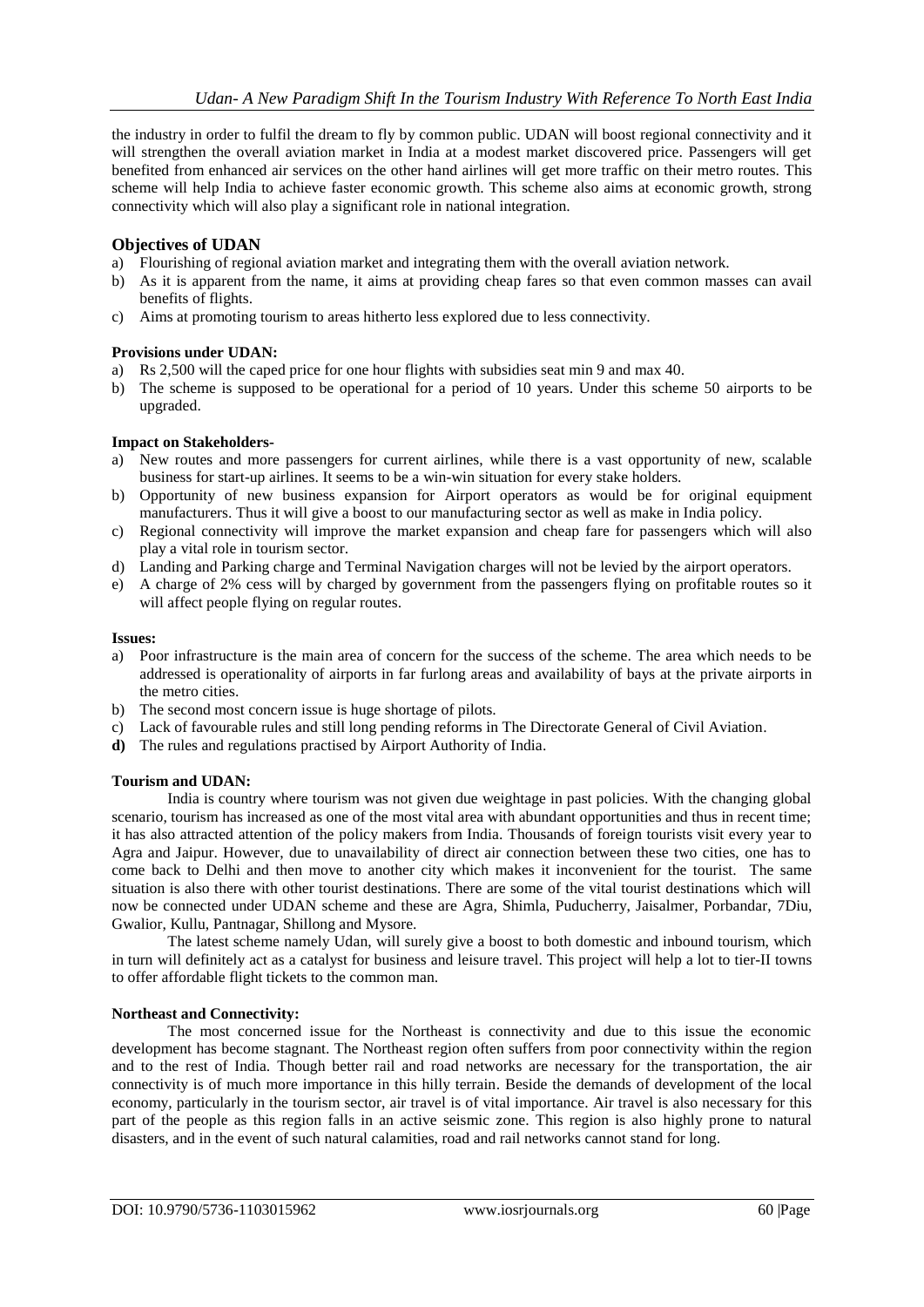Better transportation by means of air in the Northeast region will also be highly helpful in improving the outcomes of the Indian government's 'Act East' policy, which at a large scale demands to enhance trade ties between the region and South-East Asian economies.

UDAN will definitely give boost to connectivity in Northeast India. To provide a major boost to air connectivity in the Northeast, 92 new routes will be opened in the region in the second round of UDAN scheme. There is also a provision of procuring seaplanes that could seat 9-10 passengers and land on smaller airstrips, which will also boost connectivity and tourism both. The construction of the Pakyong airport in Sikkim is complete and it will make reaching the northern part of the state, especially tourist attractions such as Nathu La Pass, easier.

## **UDAN in North East:**

Under UDAN, Shillong has been made as hub and it will connect to nearby destination such as Agartala, Aizawl and Imphal. The flights from Shillong will connect from there to other destinations in northeast by Air Deccan. There will also be flights between Kolkata and Agartala under this scheme. Shillong has been selected as the hub because it is the centre for regional connectivity and due to this reason the Airports Authority of India (AAI) has provided refuelling facilities at the airport. Since, Shillong is the hot destination among travellers and it is the most often the starting point of many trips to other destinations of Meghalaya, like Cherrapunji and Mawlynnong. It will be much easier to travel to this part of country under the UDAN. It is expected that the flow of tourists from different parts of the country and the world at large will increase with the introduction of flights under this scheme. In present scenario, there is only flight from Shillong to Kolkata and back.

There are only 07 airports in Northeast India which is operational in present scenario. These airports are at Guwahati, Dibrugarh, Silchar, Aizawl, Dimapur, Imphal and Agartala. Except Itanagar and Kohima all other North Eastern capitals have already been connected by air. Under UDAN scheme there is a plan to develop and make functional 08 airports in North East and are as mentioned below:

| Sl No | <b>State</b>      | City           | No of airport |
|-------|-------------------|----------------|---------------|
|       | Assam             | Tezpur         | 01            |
|       | Assam             | Lilabari       | 01            |
|       | Assam             | Dhubri (Rupsi) | 01            |
|       | Assam             | Jorhat         | 01            |
|       | Meghalaya         | Shillong       | 01            |
|       | Meghalaya         | Tura           | 01            |
|       | Arunachal Pradesh | Pasighat       | 01            |
|       | Arunachal Pradesh | Tezu           | 01            |
|       | Manipur           | Moreh          | 01            |

# **Tourism, UDAN and North East:**

The name 'North-East' has been derived collectively for the easternmost part of India which comprises of the states of Assam, Arunachal Pradesh, Sikkim, Nagaland, Mizoram, Meghalaya, Tripura, and Manipur. North East, India is itself a bouquet of natural beauty. It is a land of undulating hills and plains with lavish green cover and a wide variety or rare and exotic flora and fauna, hidden from the greater world by dense forests and formidable mountains. North-East region of India shares its borders with countries like Bhutan, Myanmar, Tibet, and Bangladesh. .

#### **Tourism Potential in Northeast India:**

The North Eastern part of India has tremendous potential of attracting domestic and international tourists and it is possible due to the following reasons:

- a) The presence and proximity with Great Himalaya provides it a unique beauty and recognition as one of the most beautiful hot-spots of the world.
- b) Cultural diversity, numerous festive seasons, that exists in all the states.
- c) The natural topography of the region, hills and fast flowing rivers offers it with the great potential of adventure tourism.
- d) The natural locations can be channelized as centres for spa, naturopathy and tourism.
- e) Strong Heritage and Spiritual tourism opportunities

#### **Challenges:**

North Eastern region is having a great potential in attracting tourist still tourism industry in this region is not developing at the desired pace, inspite of supports and effort from the Ministry for development of north eastern region (DoNER) and all the state governments. The possible reasons responsible for not letting the tourism industry flourish are:

- a) The Infrastructure deficit such as quality hotels, transports
- b) Connectivity to the rest parts of India and the world at large